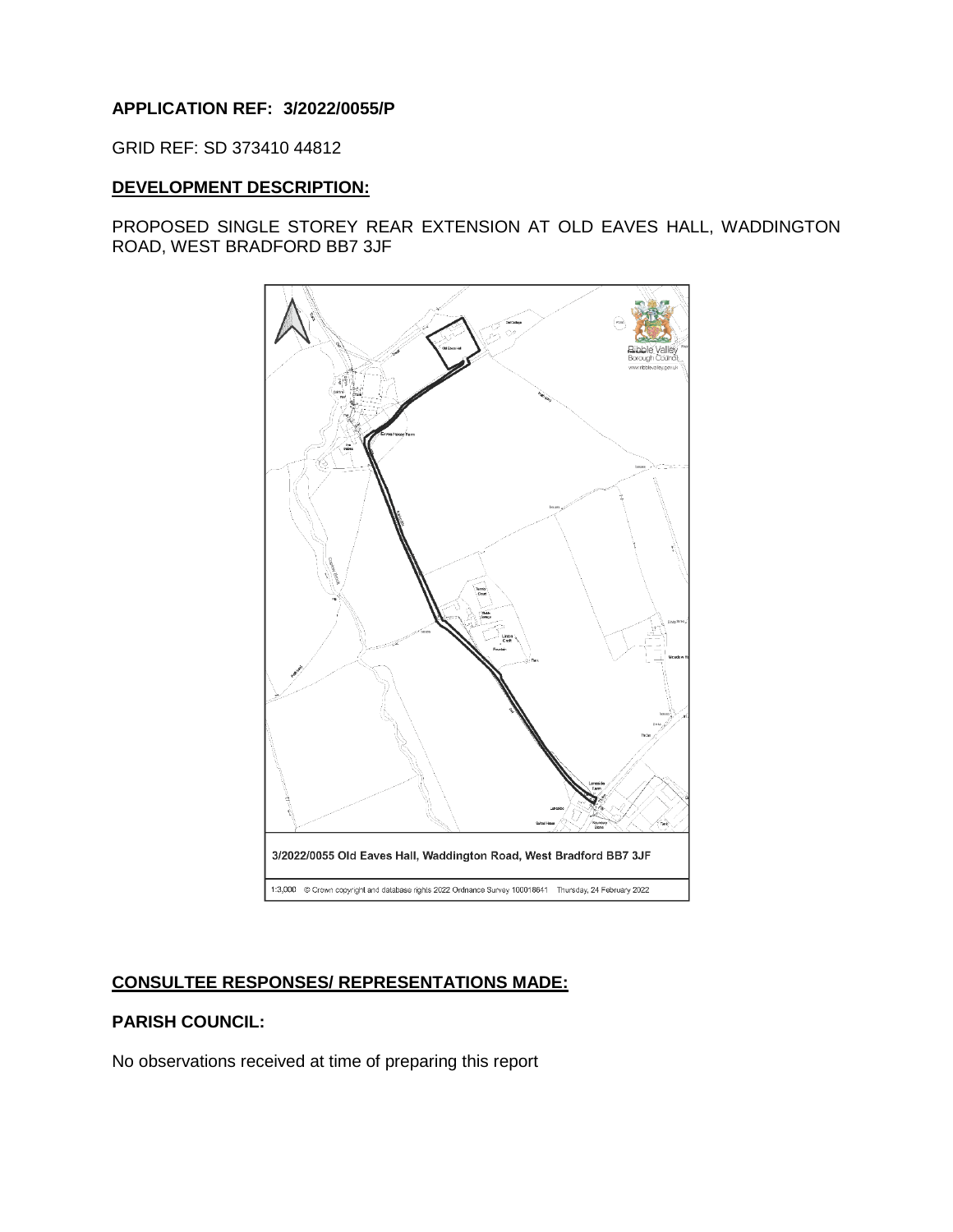# **ADDITIONAL REPRESENTATIONS:**

None

## 1. **Site Description and Surrounding Area**

1.1 The site is an isolated dwelling situated within the Forest of Bowland AONB. The boundary of the site adjoins the curtilage of Owl cottage a Grade 2 listed building and the land to the rear is open countryside. The main building is predominantly constructed of natural stone and a blue slate roof. There is an existing timber outbuilding at the rear of the building.

## 2. **Proposed Development for which consent is sought**

- 2.1 The development includes the removal of an existing timber shed and dog kennels to the rear of the property which is to be replaced by a single storey extension is proposed to provide kitchen and dining area. The proposal is approximately 9m by 7m and has a pitched roof of a maximum height of 4.9m.
- 2.2 The building is on the area of the existing shed and the design includes a high-level glass window on the north east elevation as well as the north west elevation. The extension is predominantly stone with blue slate roof.

### 3. **Relevant Planning History**

3/2020/0386- New attached double garage and elevational changes. Approved with conditions

### 4. **Relevant Policies**

Policy DMG1: General Considerations. Policy DME4: Protecting Heritage Assets National Planning Policy Framework (NPPF)

# 5. **Assessment of Proposed Development**

#### 5.1 Principle

5.1.1 It is normally the case that the principle of a domestic extension is acceptable subject to normal Development Management criteria having regard to residential amenity and design issues including in this instance heritage issues.

## 5.2 Highway Safety and Accessibility

5.2.1 None.

#### 5.3 Design

5.3.1 It is considered that having regard to the location of the extension, its modest size and the removal of an existing timber outbuilding that the scheme would not have an adverse impact on the character of the existing building. It is accepted that the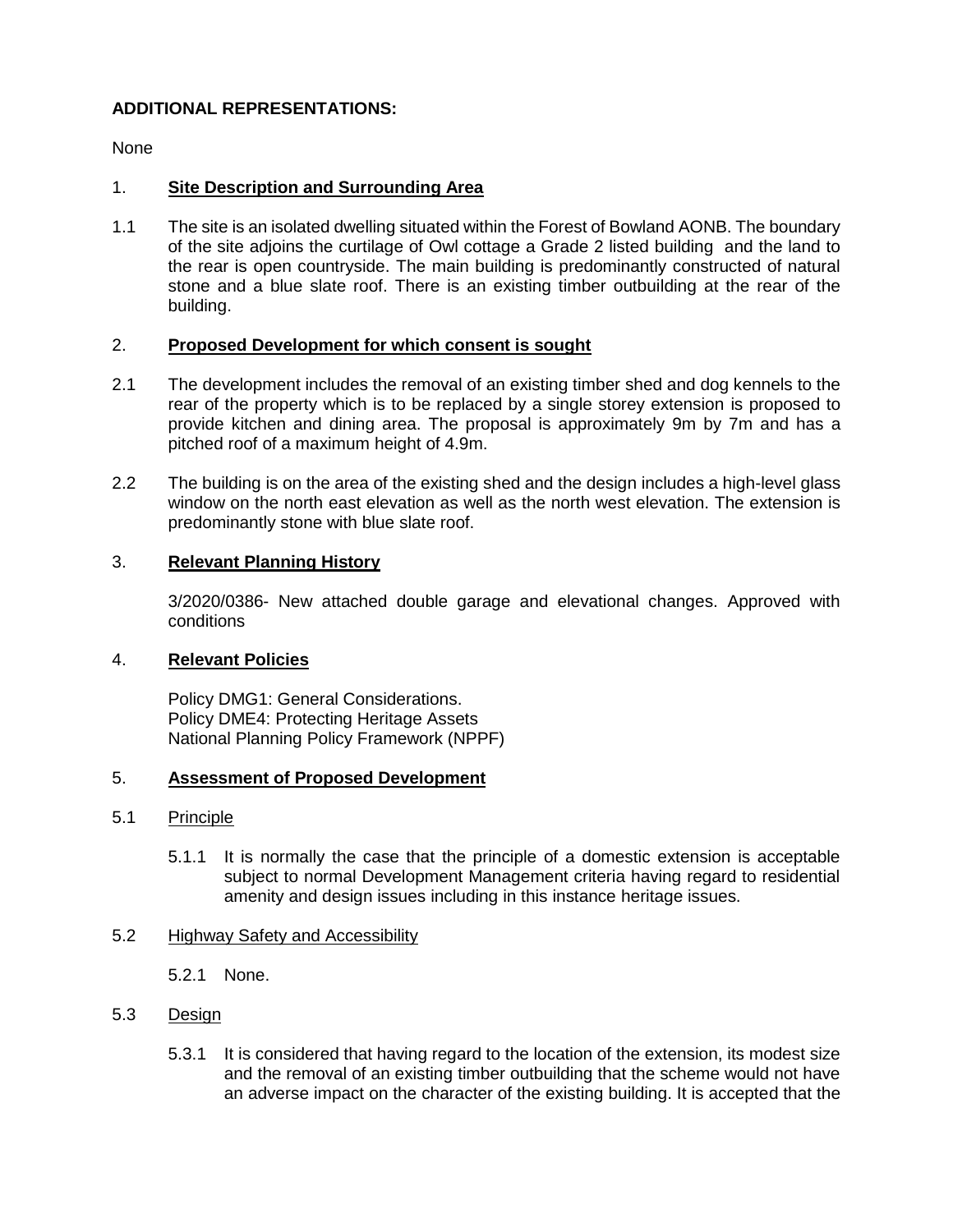the additional height and massing would result in a bulkier appearance on the rear roof scape, but this is well screened and not readily visible.

5.3.2 The extension is set back and would not be readily seen from the main elevation of the building or the wider landscape in which it is located.

#### 5.4 Heritage/Cultural

5.4.1 This proposal is adjacent to a listed building but effectively screened by existing landscape and it is not considered to have an impact on the setting of the Listed building.

### 5.5 Residential Amenity/ Noise

5.5.1 The extension would not have any impact on adjacent residential amenity in relation to overlooking or other such amenity issues.

### 6. **Conclusion**

6.1 Consideration has been given to the public benefit, which is limited, and importance and weight to the duty at Section 66 of the Planning Listed Buildings and Conservation Areas Act 1990 and it is concluded to have an acceptable impact.

**RECOMMENDED:** the application be DEFERRED and DELEGATED to the Director of Economic Development to await the statutory consultation period and subject to the following conditions:

#### *Time*

1. The development hereby permitted shall be commenced before the expiration of three years from the date of this permission.

REASON: Required to be imposed pursuant to Section 91 of the Town and Country Planning Act 1990 as amended by Section 51 of the Planning and Compulsory Purchasing Act 2004.

#### *Plans*

2. Unless explicitly required by this consent, the development hereby permitted shall be carried out in complete accordance with the proposals as detailed on plan references:

Location Plan 6048-E00 Proposed Elevation and Floor Plans s 6048-P05

REASON: For the avoidance of doubt and to clarify which plans are relevant to the consent.

#### *Materials*

3. Prior to the commencement of the construction of the development hereby approved full details of the external materials and surfacing materials shall be submitted to and